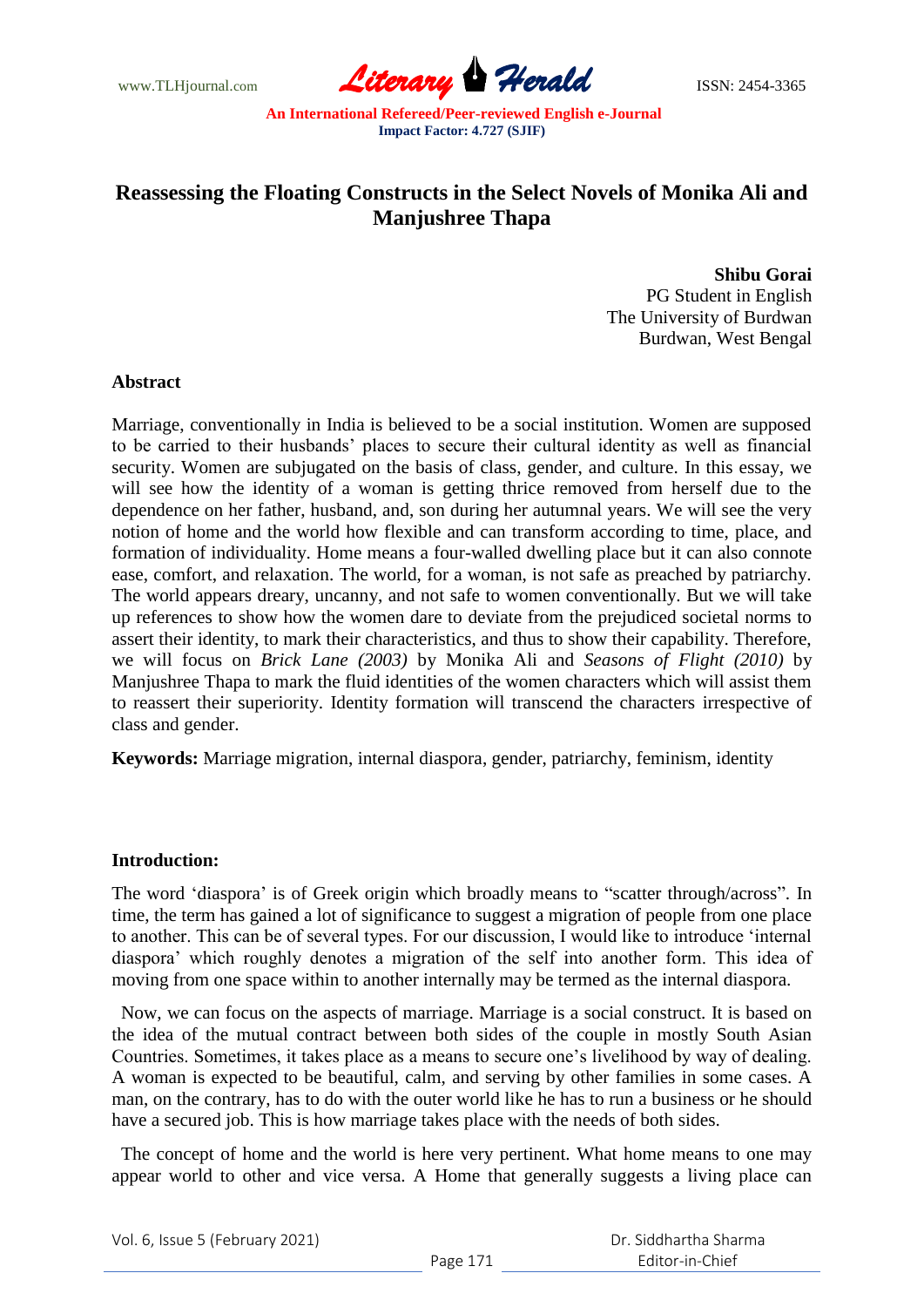www.TLHjournal.com *Literary Herald*ISSN: 2454-3365

transform into a place where peace and prosperity prevail. Home, therefore, can suggest a place to feel, to enjoy, and to live in prosperity. But these fluid names may vary from person to person. The world can suggest a place of outer reality, space that demands masculinity and at the same time provokes to oppress femininity. The world is mostly occupied by men to have control over women in particular and power in general. This essay will introduce us to the idea of home and the world and how it gets changed if there comes a dilemma or need. For an unmarried girl, a home can be her father"s place, for a married woman a home can be her husband"s house, and for a widow, the home can be her son"s residence. And whenever there is room for change, the other becomes the world.

 Due to the flexibility of the home and the world, there comes the role of gender which is a cultural and social construction. Gender is an attribution given by society, unlike sex which implies a biological entity. Gender can be changed and reframed but sex probably is not. Patriarchy and gender go hand in hand in the construction of the male-centric view of the world. Women are trying to escape from this hegemonized notion of society by asserting and claiming their basic needs and equal distribution of power. Feminism asks us to look at the gendered identities and form an egalitarian society.

Critical analysis of the novels:

 Brick Lane (2003) is a narrative of a newly married couple who left Bangladesh to settle in London for job security and leading a better version of lives. The novel introduces Nazneen who gets married to Chanu, a man twice her age. This marriage is thought to be a successful one as it is based on the so-called societal norms. But, we find, Nazneen in London feels alienated and wants to return her home in the beginning. She is confused and does not able to make anyway to settle in a multicultural country. Her husband forces her in many ways to stay there and to become a slave to patriarchy. The problem for her husband begins when Nazneen starts to see her reflection through the window to have a new identity of her own. The window here is symbolic and it marks the entrance for Nazneen in search of a new life which will be devoid of barrier and restriction of her husband. She opens up her space and comes across Razia, who becomes her friend in that hostile country. In this way, she sees Karim and feels drawn to him. Even, her bringing of a new sewing machine may connote her independence through economic stabilization.

 Nazneen now feels at home but in an earlier case, she was feeling down-trodden. We can here understand the metamorphosis in Nazneen which is interesting to see. This transformation is due to her entry into the outside world and companionship with Karim which voices her needs and inspired her in many ways.

 Simon de Beauvoir declares in her debut The Second Sex (1949) that "One is not born, but rather becomes, a woman" (283). The nexus between construction and the established norm is crucial. The established notions always violate the free-thinking and imprison the subject. The statement is here characteristic of Nazneen"s cooperation with the society as well with herself to come out of the patriarchal border and subjugation.

 Consciousness-raising is a part of radical feminism which is greatly scored and obtained by Nazneen. It can take place through various activities like group discussion, social outing, and forming new friendships. Here, with Karim, she dresses herself to fight for the hostile outside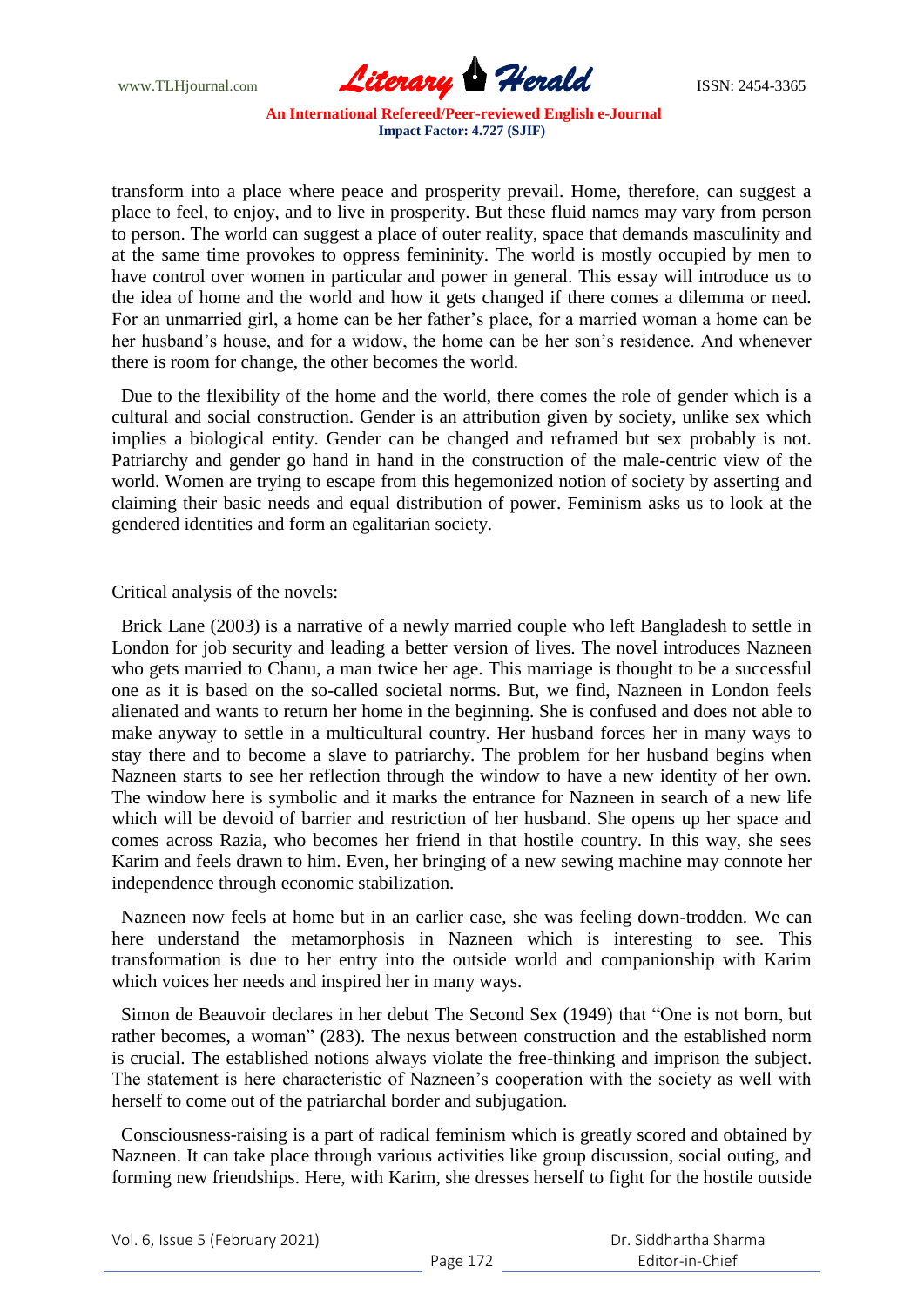

space. Her identity shifts from an obedient housewife to an earning mother who involves herself in social activities also with Karim"s political party. Even, at a former stage, she is threatened by her husband with a warning that she should not use the English language always. In a foreign country like London, Nazneen is not expected to know the culture and ways to converse with people. So, language also works as a means of escaping patriarchy and exert her individuality. Mary Daly, in Gyn/Ecology (1987) underlines the oppression practised by patriarchy through language. Language is, therefore, an eventual medium to escapade from domination, subjugation and domestic slavery.

 "A woman must have money and a room of her own if she is to write fiction" (1973:6) opined by Virginia Woolf in her A Room of One"s Own (1929). So true in case of Nazneen but in a nuanced way if she has to feature her personality. Here, what Woolf comments are relevant as Nazneen tries to secure her income and financial stability. It is the patriarchy which hindrances her to earn that liberation. If Nazneen has to live her life independently, free of anxiety, dominance and dependency she must consider her sewing machine as a weapon to fight against any odds. This would somehow work for her societal prestige and improve her psychological state and thus secure a room of her own.

 Thapa"s novel is also wrapped with feminine perspectives. To delve into the worlds of home and exile, gender, feminism, we need to look at the central character Prema from a subjective point of view. Thapa herself portrays through this fiction the narrative of her life while she was in exile in the United States leaving her name in Nepal. The protagonist, Prema, and other characters show their destined duties by the patriarchy can be reframed and reset. Prema, who is a young energetic girl leaves her school to study further in abroad. She does not believe in any prejudice or fallacy. She unlike other girls does not choose her life to be submitted to the male centred chauvinist world. Prema moves to America without informing her father whom she later used to deliver money to serve him better. But she cannot move to the village to see or meet her father. She was working in a restaurant independently and thereby earning her freedom. The problem which Prema faces and tackles is noticed long ago by Virginia Woolf thus: "They need exercise for their faculties and a field for their efforts, as much as their brothers do, they suffer from too rigid a restraint, too absolute a stagnation" (822). Here, Woolf strongly addresses woman question and the role prescribed by patriarchy. She is highly condemning the way woman suffers from the dilemma like whether to settle independently or to subscribe to the idea of the male chauvinism. But unlike there characteristics, the protagonist Prema can able to overcome all the miscarriages that she faces and waits for further development.

 Prema appears to be very opposite of those women whom Showalter (1992) opined that they "…have been cast in the supporting rather than the starting roles of literary scholarship" (1225). She is too indifferent to the traditional woman roles has moved to America. There she keeps on having affairs with more than one partners just to deviate from the societal norms and the ideals of conventionality. Before moving to the USA, she had encountered sexual relationships with Rajan without marrying him. She, thus, violates the conventional patriarchal norms.

 Prema faces a lot of challenges while trying to compose a stable identity of her own. For instance, during her early childhood days, the home may be for her the dwelling place preserved by her father who not only then safeguards her but supports her mentally. When she grows up and decides to work at a restaurant, the money that she receives from her boss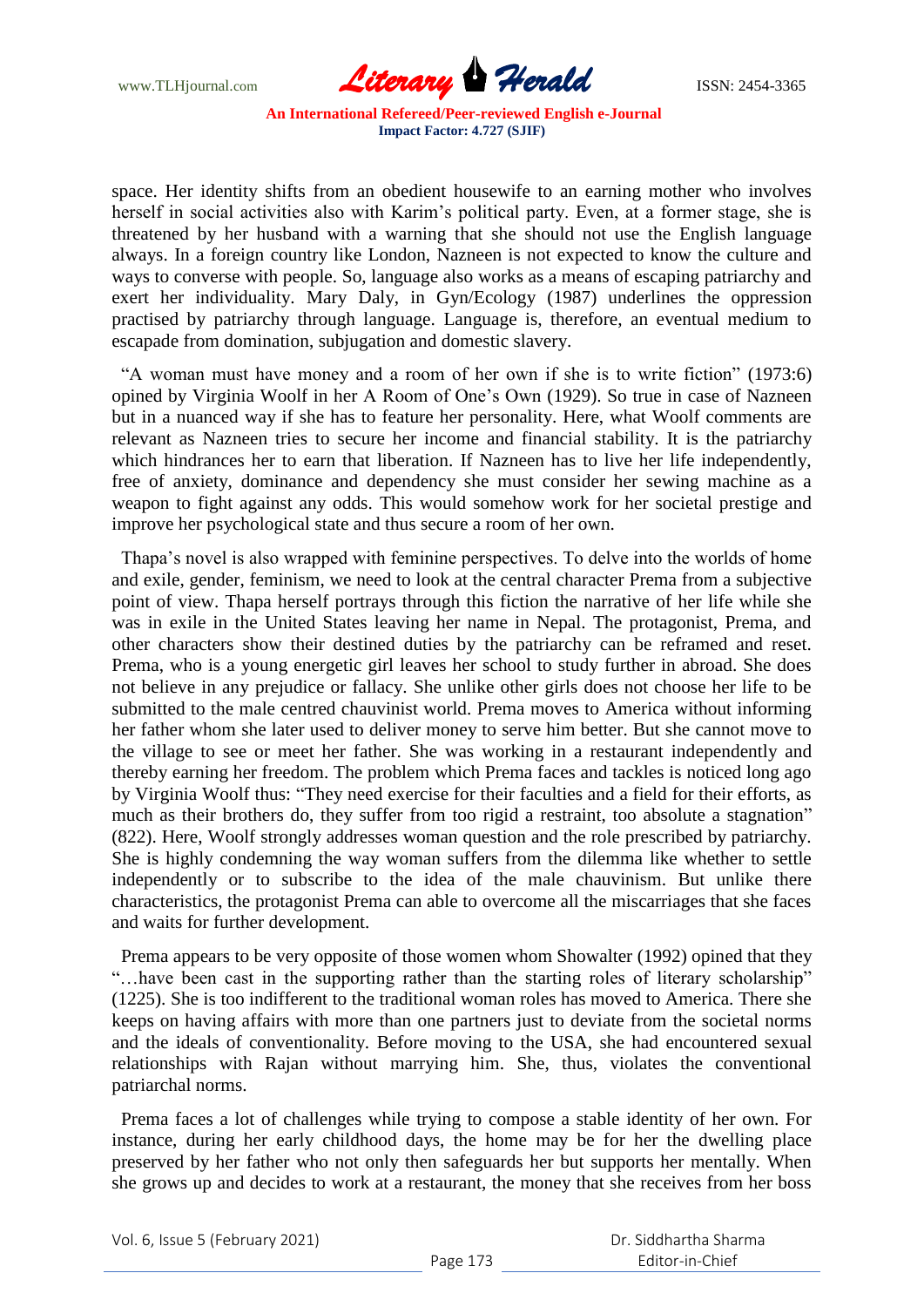

reminds her of the comfort that she can able to provide her father. So, we can see for Prema again the known home becomes the external world and the outer space transforms into a home. That home is represented by the hot restaurant where she works and earns her livelihood. But her lover Rajan cannot impose any identity on her as she is sexually and financially becoming independent. She does not think of relying on only one man and stays with him for a lifetime. She rejects the idea of monogamy and she breaks this kind of Victorian conformity. In this way, she succeeds to achieve her confirmed success through the formation of fluid identities. As Nadjie-Al-Ali points out that women are not "passive victims" on the opposite, they have "articulated various degrees of agency" (119).

Prema like Jasmine in Bharati Mukherjee's novel Jasmine (1989) decides not to be the other in a hegemonic patriarchal society. Jasmine is willingly agreed to live without the supposed protection of any male. Al-Ali is here noteworthy to point out the aspect of "degree of agency" which help those suppressed women to come out of oppression. Prema is a brilliant instance who neglects passivity to embrace active participation in the formation of her future decorum. This is so true as we have seen in America, too, she is having a relationship with Luis and they both live together without the marriage key. But Prema after staying with him for days is being informed by Luis that he wants to buy a new car and house to have an upgradation of their daily life. Then Prema begins to suffer from an inferiority complex as she feels that she cannot contribute to the demands of Luis. Eventually, she abandons him to seek to have her individuality.

 Betty Friedan, the writer of The Feminine Mystique (1963) opines that "The feminine mystique, the highest value and the only commitment for a woman is the fulfilment of their femininity…Beneath the sophisticated trapping it simply makes certain concrete, finite domestic aspects of feminine existence…into a religion, a pattern by which all women must now live or deny their femininity" (213). Friedan's take on a woman is relevant for avoiding femininity to transcend individualism. If a woman has to take care of her household activities, she may not escape her femininity. The very roles which a woman has to perform while remaining in a domestic space work as a hindrance to her individuality, self-exploration and a choice of her own. These domestic agencies work as a religion to subvert her choice and wishes. Therefore, to make the family comfortable and happy, a woman has to accept all the impositions of patriarchy at one level and society on others. So, these platforms pave the way for worshipping of what she could get in her life. This is also a kind of internal diasporic space in which a woman is supposed to undergo various psychological transformations, change of choice and subversion of her own desired destinations. As a woman, one cannot go beyond gender as it is imposed by society. Society works to impose roles and frames which a woman has to wear to perform the provided. Friedan suggested denying one"s femininity to go for a transformation of the rigid role model nourished and pampered by patriarchy.

 "As a woman, I have no country, as a woman, I want no country" (1938:109) declared by Virginia Woolf. To secure a utopian state or space for a woman is to think of going beyond the limited hegemonic beliefs of conventionality. Woolf meticulously portrays nation as a prison which enslaved women"s liberation. It is not only the defined nation but also the same which intrinsically subjugates its subjects. As a woman, Woolf asks no country and emphasizes on the liberation and freedom of living at nowhere. The place or idea of utopia implies a space which does not exist in reality and also a place known for its ideals, beauty and aesthetics. The democratic ideal space, therefore, we can speculate does not have any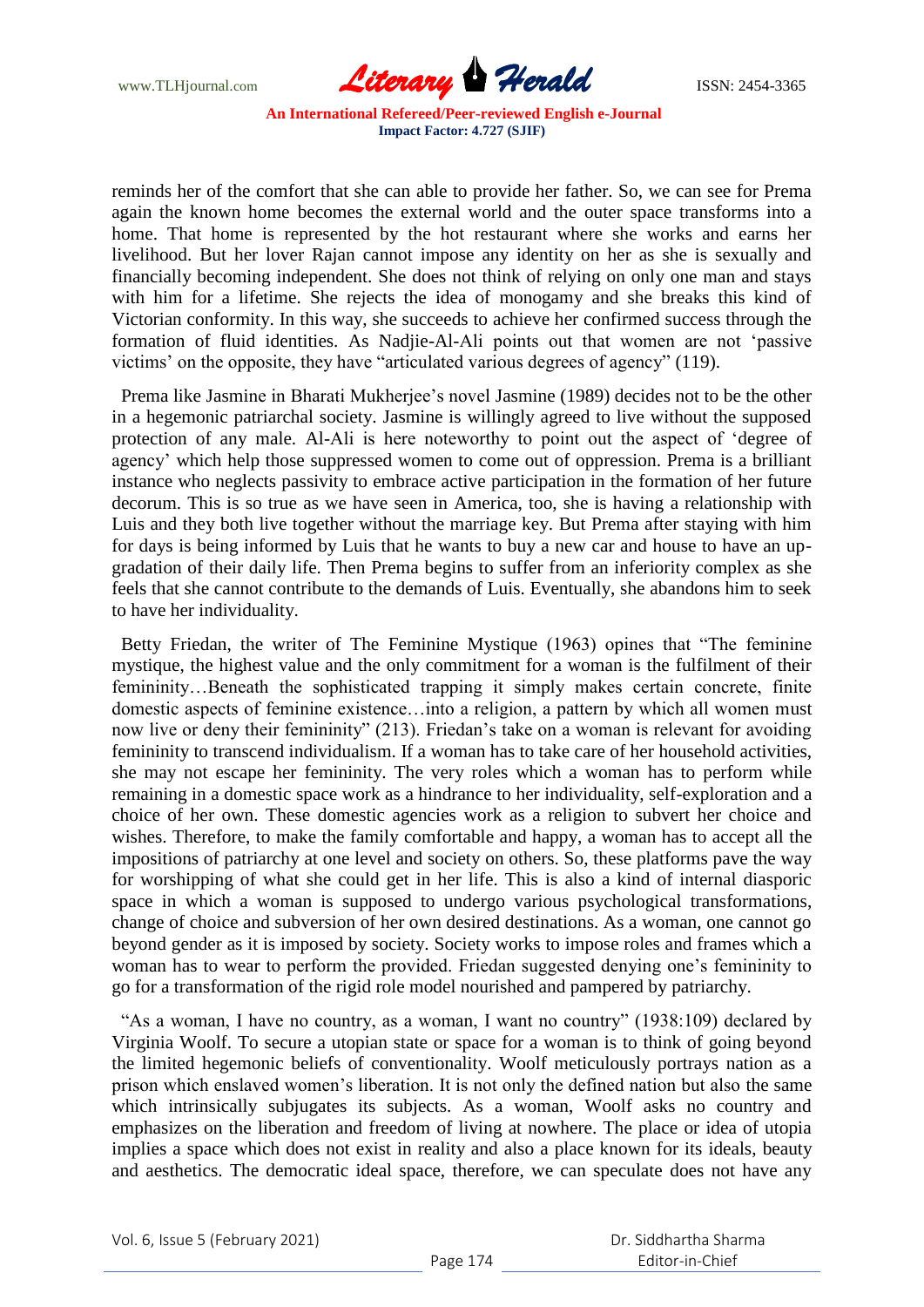

existence which time and again is searched and demanded by women. The women can only imagine and reassert their identities but this demand cannot be fulfilled as long as they fear to neglect their fixed known role. The culture, society, politics and patriarchy go hand in hand without blinking an eye to the needs of the women. The utopian state is, therefore, only exists in the mind and not in actuality. We could feel the demands of the suppressed or subjugated but fail to notice the immediate transformation which should be wrought by society. And we should not forget to mention society is to mark its people. Society cannot exist without its people. It is not an abstract idea altogether. So, society in general and people living, in particular, could be held responsible for the mishaps perpetually performed towards women. Woolf for this reason restricts herself to inhabit a hegemonic or culturally, socially, politically and psychologically a male-centric world. Monika Ali"s protagonist might have encountered this kind of cultural domination and thereby tries to transcend her body as well as her mind. There are so many ways with which a woman is controlled and among them, gender is one such. Nazneen explores the outer world and she feels then the need to free her affairs with Karim and does not feel the burden and pain to that extent a submissive woman is expected to.

 We can bring here Kamala Markandaya who wrote Nectar in a Sieve (1954) and her novel the protagonist Rukmini is a victim to patriarchy and she makes the statement that she has never mentioned her husband"s name to call him. She is proud of it as she surrenders herself before her husband. We do not know or only can assume if it is an honour or enslavement to call a husband by his name. There are certain beliefs and prejudices thrown at women and if they try to violate them, they may be considered as impure and unchaste by society. That is why Rukmini revered her husband so honourably and feels confident and proud to be controlled and subjugated by her confidant. It is, therefore, the role of identity politics which is responsible for the inhumanity and victimization of women. Women see that there is a need to neglect space to live in it. They change their politics to deviate from the supposed code of conduct to exist in society. We can see why diasporic consciousness comes into close contact with vis-à-vis women.

 We should take a look at the data that will show us the constant migration of women only due to marriage. As many as 20.58 crores women in India migrated for marriage, the census data shows which implies that almost 70 per cent women have to displace themselves only because of marriage. So, the women who are vulnerable to these practices seem to be disengaged to their former selves. They are as if living in a no man"s land which cannot give them a stable identity of their own so that they can settle to establish themselves. Our concern is now only with the numbers of women who are losing their identities due to the conventional attitude of society that women will have to migrate from their fathers" residences. Thapa shows in her female protagonist Prema a reversal of norms and ideologies. Patriarchy says to migrate, but she, on the contrary, left to settle in a cosmopolitan city only to establish her identity. It is not that Prema listens to the conventionality and surrenders before a man. We can observe that Prema keeps affairs with several men and does not care to leave one just to give a threat to the society and to bring a new millennium where women will be free to choose what they want and they will be capable of challenging the rigid typical beliefs and codes of conduct.

 In Ali"s novel, we also find that Nazneen first surrenders herself but later disengaged herself from all sorts of dominance and psychological colonization. Nazneen marries Chanu based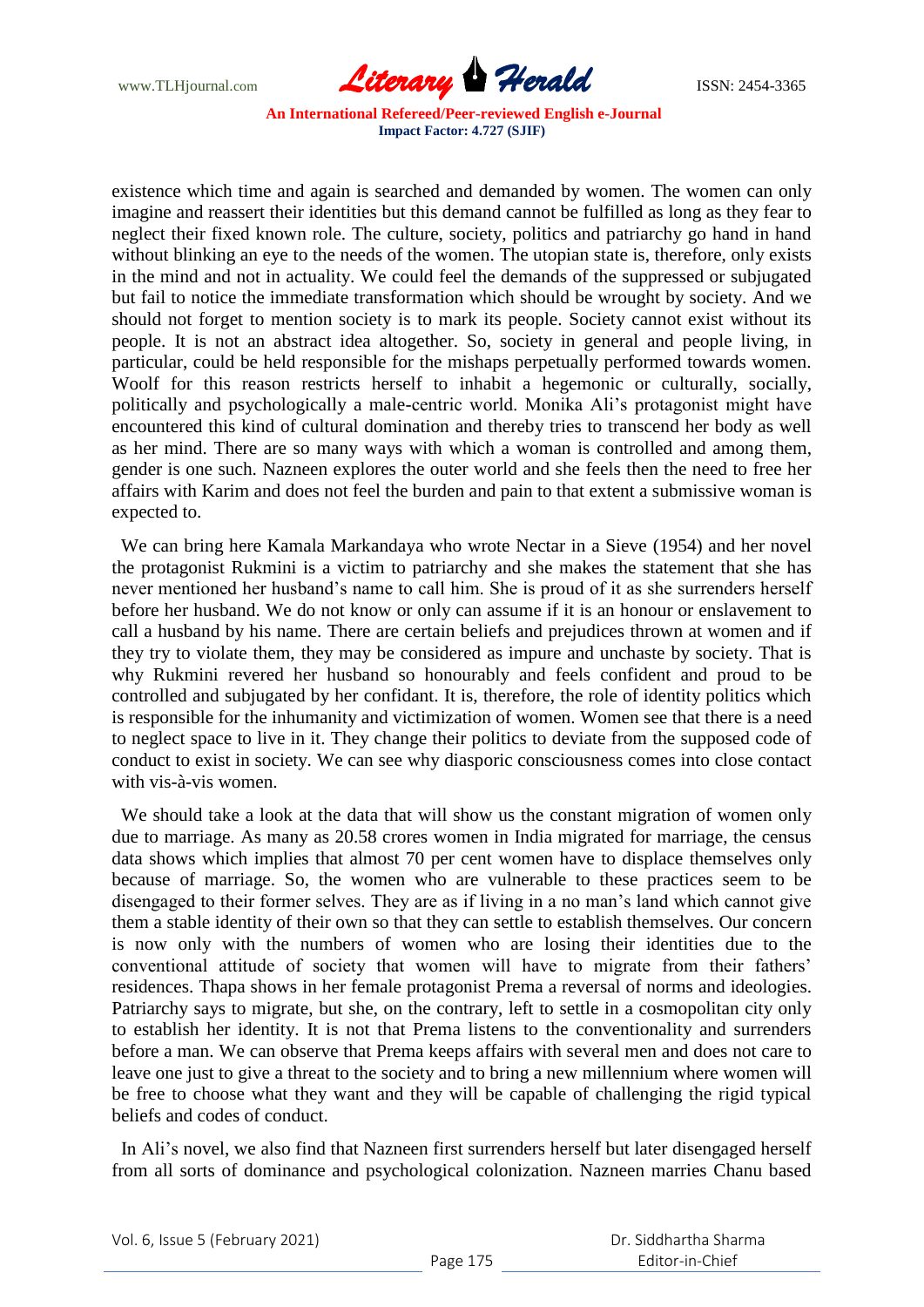

on societal conformity and seems to be happy in the beginning. She migrated with him to land in a foreign country far from her father's place which displaces her mind to live in an alien land. But she has the unconquerable will which helps her to redeem herself from the shackles of burden and despair. Even she faces a disastrous terrorist attack there which may be interpreted as the internal destruction and disaster in her mind. But she overcomes all these dangerous paths and settles herself in a way to embrace any culture and way of living. Her husband realizing the fatal disaster there wants to come back to his motherland as to secure himself from any kind of mishap. But he can very well avoid the external mishap by returning but cannot finally able to calm down Nazneen to return with him. Nazneen finally can able to mark her identity there and refuses to participate in the process of identity demolition. Her new identity in the unknown land also helps her to stay there and she refuses to submit herself before patriarchy.

 "I have become a queer mixture of the East and the West out of place everywhere, at home nowhere…They are both parts of me…I am a stranger and alien in the West. I cannot be of it. But in my own country also, sometimes I have an exile's feeling" (596) declared by Jawaharlal Nehru in his autobiography. Nehru has rightly pointed out the very cosmopolitanism of diasporic identity. He describes himself as a stranger and alien in the West. He also envisages his feeling like an exile even in his own country. The pattern which one may try to fix one"s identity in Nehru is relevant as it is present in almost every major character we have discussed. For example, Prema in Thapa can be regarded as one such. She tries her best to get out of her pristine identity. She cannot become forcibly become an alien unless she feels it at heart. The reason is to feel being an exile internally. She gets out of this exile"s feeling in every possible way. She remembers the days she used to spare with her former self and becoming an independent one by embracing and mixing with the latter. This is so true in the case of Nazneen who also gets rid of her identity from being a passive one and later transforming herself to be an independent one who can give her feelings a free flow. The gendered identities of both the characters rely only on themselves to be decided on what they prescribed them upon based on their psychological formations. "I occasionally experience myself as a cluster of flowing currents. I prefer this to be the idea of a solid self, the identity to which so many attach so much significance…" (295). Said, here, points out the embracing nature of one who belongs to nowhere.

Conclusion:

 To sum up, the above-discussed characters Nazneen in Ali and Prema in Thapa undergo certain kinds of stereotypes which block their free spirits in the beginning. Migration and its impediments have a large impact on these characters as we have observed. Their assimilation into a foreign culture seems problematic but in course of time, we have seen how they concede cosmopolitanism. Patriarchy somehow works to subdue them and also the preamble of identity politics is crucial to mark. Despite all these convulsions, they endeavour to outstrip the traditional irrevocable stereotypes. In our discussion, the male characters of both the novels exert their utmost potentials but they fail to climb on their patriarchal carriage. It is interesting to note that though the variations may in the incipience terrify the female characters of both the novels but they come out of all odds. In this case, we can refer to Amartya Sen who declares that: "I can be at the same time, an Asian, an Indian citizen, a Bengali, with Bangladeshi country, an American or British resident, an economist, a dabbler in Philosophy, an author, a Sanskritist, a strong believer in secularism and democracy, a man,